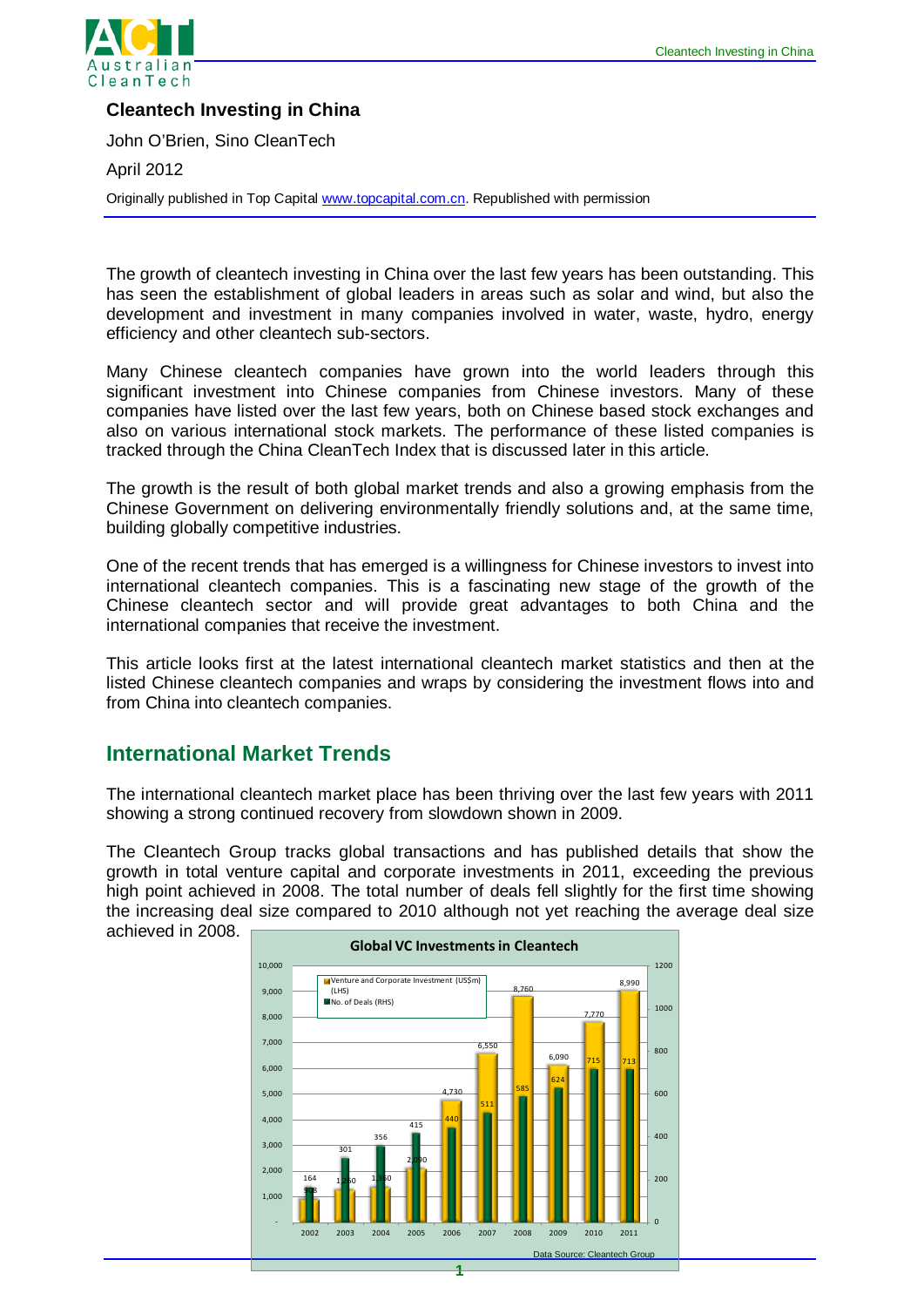

In terms of sector, Solar secured the greatest venture capital and corporate investment with US\$1.81bn in 111 deals, followed by energy efficiency at US\$1.46bn across 150 deals and transportation at \$1.12bn across 61 deals.

The Cleantech Group reported that the largest transactions in these three sectors were as follows:

Solar - *BrightSource Energy* - US\$201m from VantagePoint Capital Partners, Alstom and others.

Energy Efficiency - *OSIsoft* - US\$135m from Kleiner Perkins Caufield & Byers, Technology Crossover Ventures and others.

Transportation - *Fisker Automotive* - US\$315m from Kleiner Perkins Caufield & Byers, New Enterprise Associates and others.

The allocation of this venture funding globally shows that the majority of deals and investment dollars occurred in North America, driven by its strong well funded venture capital industry. The average deal size in America was US\$14.5m, in Europe/Israel was US\$7.6m and in Asia was US\$12.4m.



According to the Cleantech Group, there were 51 clean technology IPOs during the year totaling US\$9.59 billion, down from the US\$16.41 billion in 2010. The largest IPO was for Sinohydro, a Chinese state-owned hydropower company, which raised US\$2.12 billion on the Shanghai Stock Exchange.

Bloomberg New Energy Finance research shows that the total new investment in clean energy exceeded the 2010 level of US\$243bn to reach US\$260bn in 2011. This figure includes the clean energy components of the US\$8.99bn of venture capital detailed by the Cleantech Group above. This figure is up 5% from US\$247bn in 2010, and makes 2011 the strongest year so far for investment in clean energy – more than double the figure recorded in 2006 and five times that from 2004.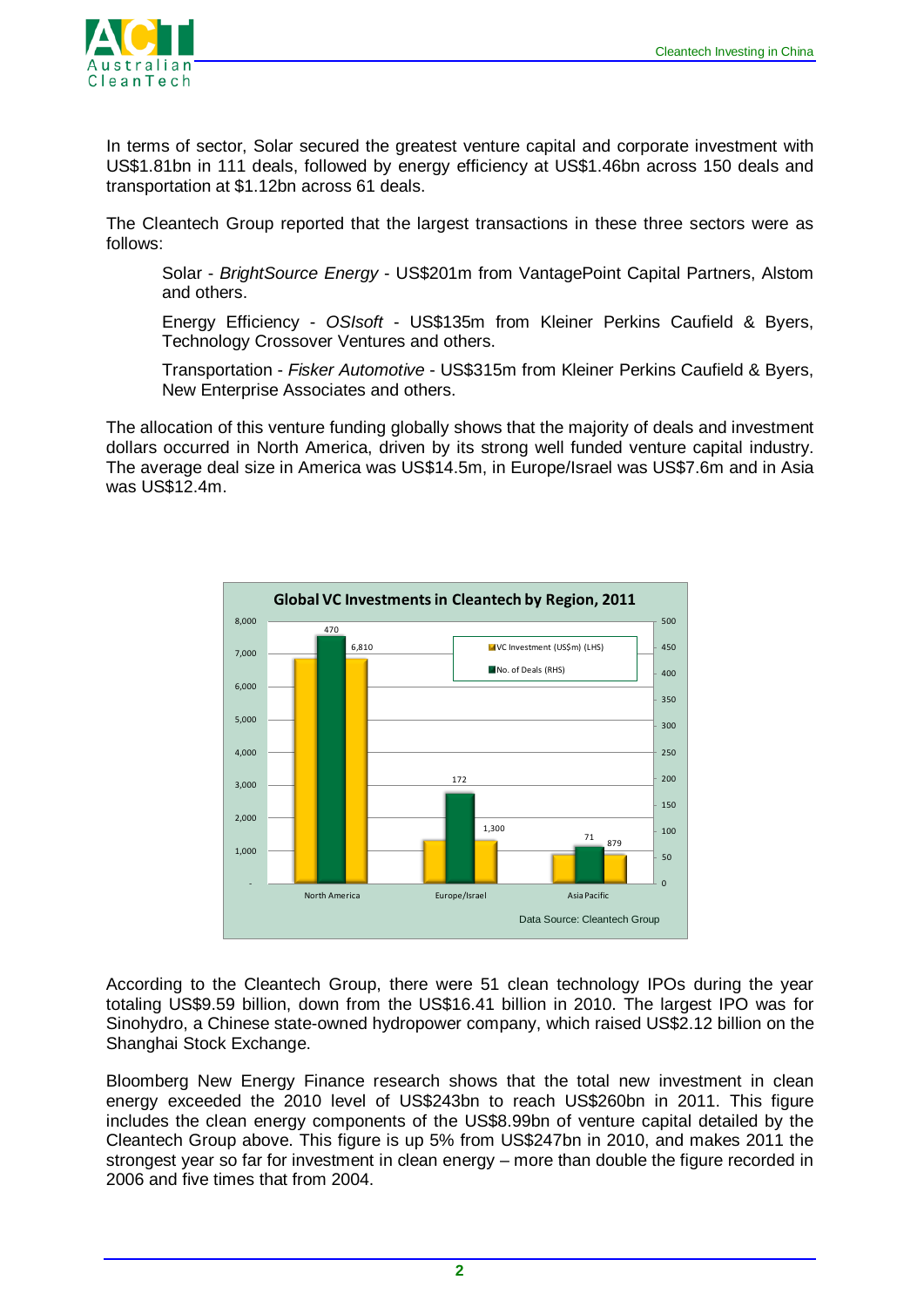



The subsectors with the greatest spends were solar and wind which dominated the overall clean energy investment. The figure to the right shows the quarterly investments in each sector and how the solar investments dominated in the middle two quarters of 2011, driving the total figures for these quarters higher. The third quarter total was nearly as high as the previous record quarterly investment of US\$52.9bn recorded in the fourth quarter of 2010.<br>INEW FINANCIAL INVESTMENT IN CLEAN ENERGY BY SECTOR

Over the year, the investment in solar increased by 36% to US\$136.6bn. Wind however had a 17% reduction in its total investment to US\$74.9bn. The third‐largest sector for investment in 2011 after solar and wind was energy-smart technologies, including smart grid, power storage, efficiency and advanced transport. This area saw total investment of US\$19.2bn, the bulk of it in corporate R&D and venture capital and private equity raisings. This was however down 17% on 2010 levels.



Among the smaller renewable energy sectors in 2011, biofuels saw total investment edge up from US\$8.6bn to US\$9bn, biomass and waste‐to‐energy suffered an 18% setback to US\$10.8bn, geothermal slipped from US\$3.2bn to US\$2.8bn, marine marked time at US\$0.3bn, and small hydro fell 25% to US\$3bn.

The high levels of 2011 investment are in some ways surprising as the sector has been under pressure from global financial instability, reduced availability of project finance, falling equipment prices and reducing government subsidies.

In 2011, the Americas regained its place as the region in which the greatest investment occurred. Whilst 2008 saw the US as the largest single country worldwide in terms of total investment in clean energy, it was overtaken by China in 2009 and 2010. However in 2011, the US increased its total investment by 33% to reach a total of US\$55.9bn whilst China only increased its investment by 1% to US\$47.4bn.

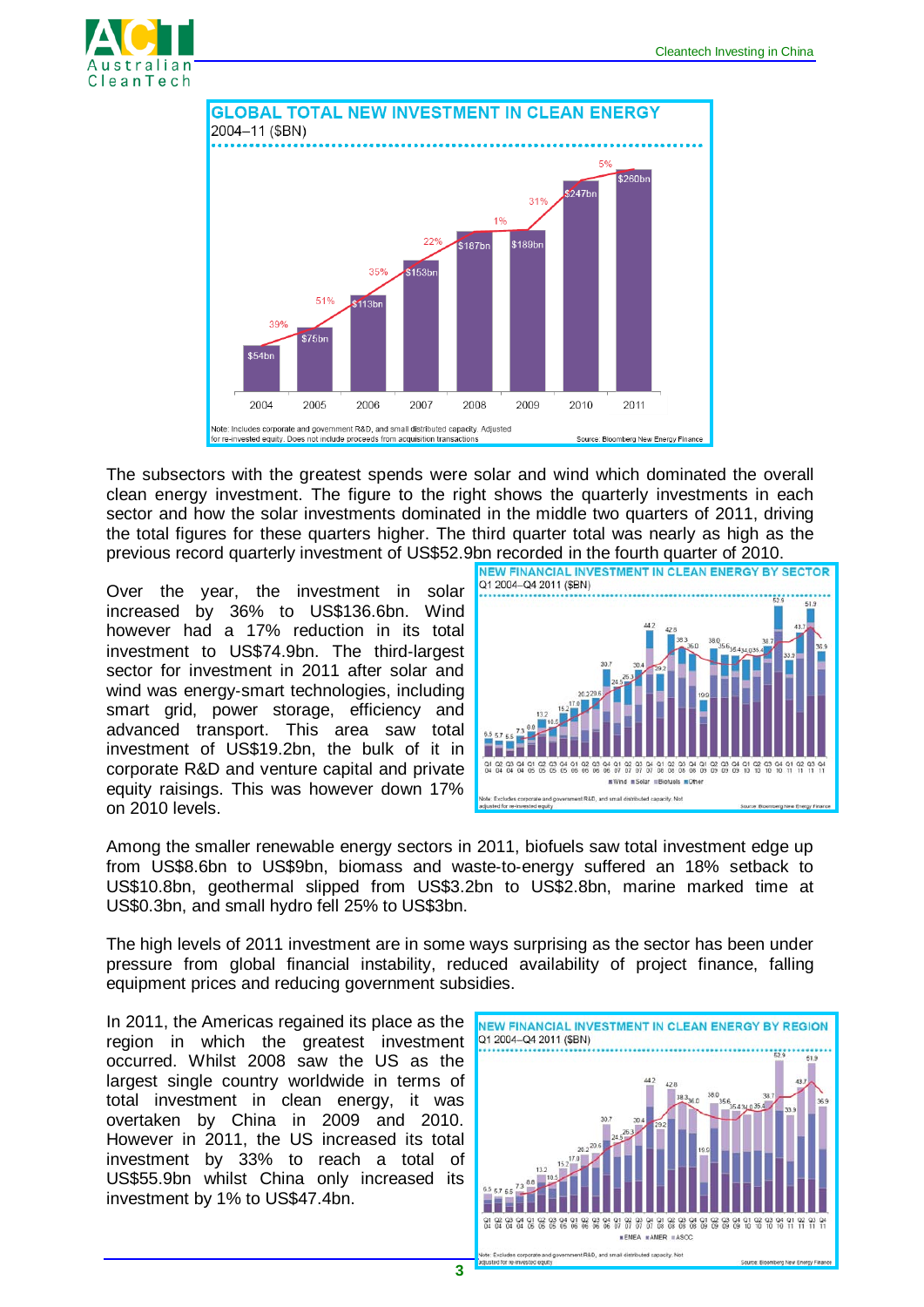

Europe as a whole saw clean energy investment rise 3% to US\$100.2bn, with the strongest features being solar installations – both large‐scale and distributed – in Germany and Italy, and offshore wind financings in the North Sea. India led the table in terms of growth in investment with a jump of 52% to US\$10.3bn, while Brazil clocked up a respectable 15% increase to US\$8.2bn.

## **China CleanTech Index Overview**

The China CleanTech Index provides the definitive measure of the performance of Chinese cleantech companies that are listed on stock exchanges around the world.

With 135 companies falling under the coverage of the Index and with a combined market capitalisation of nearly 700 billion Renminbi (US\$112 billion), the China CleanTech Index presents for the first time a picture of the Chinese cleantech industry's growth in a single measure.

The Index is weighted by market capitalisation, rebalanced quarterly and is benchmarked against the Wilder Hill New Energy Global Innovation Index (NEX), the Cleantech Index (CTIUS), the China Shanghai Composite Index (SHCOMP) and the MSCI World Index (MSCI).

There are other stock market indices that track the performance of some of China's cleantech stocks. However, none of these is as comprehensive as the China CleanTech Index because all cleantech companies that have headquarters in Mainland China, Hong Kong and Taiwan are included in the China CleanTech Index This provides much wider coverage than other indices. In addition, there is no lower limit to market capitalization for inclusion in the China CleanTech Index meaning that all cleantech companies are included.

The China CleanTech Index excludes nuclear, clean coal and natural gas, which are not considered to be 'cleantech', and includes biofuels, green buildings, biomaterials, carbon trading, geothermal and environmental services, which appear to be generally missing from other indices.

The profile of the constituent companies that comprise the China CleanTech Index provides some context for its performance. The 135 constituent companies are listed on ten different exchanges, although 73% of them are listed on the exchanges in Shanghai, Shenzhen and Hong Kong. There are a further 21% listed on exchanges in North America.

| <b>Listing Market</b>    | Number of<br><b>Companies</b> | <b>Market</b><br><b>Capitalisation</b><br>(RMB million)<br><b>Jan 2012</b> |
|--------------------------|-------------------------------|----------------------------------------------------------------------------|
| <b>NASDAQ</b>            | 12                            | ¥7,531                                                                     |
| <b>Taiwan SX</b>         | 5                             | ¥14.724                                                                    |
| <b>NYSE</b>              | 10                            | ¥19,074                                                                    |
| <b>HKSE</b>              | 16                            | ¥108,337                                                                   |
| <b>Shenzhen SX (SHE)</b> | 53                            | ¥212,806                                                                   |
| Shanghai (SH)            | 30                            | ¥336,857                                                                   |
| <b>Toronto SX</b>        |                               | ¥60                                                                        |
| <b>OTC</b>               | 6                             | ¥381                                                                       |
| <b>ASX</b>               |                               | ¥501                                                                       |
| <b>LON</b>               |                               | ¥12                                                                        |
| <b>TOTAL</b>             | 135                           | ¥700,283                                                                   |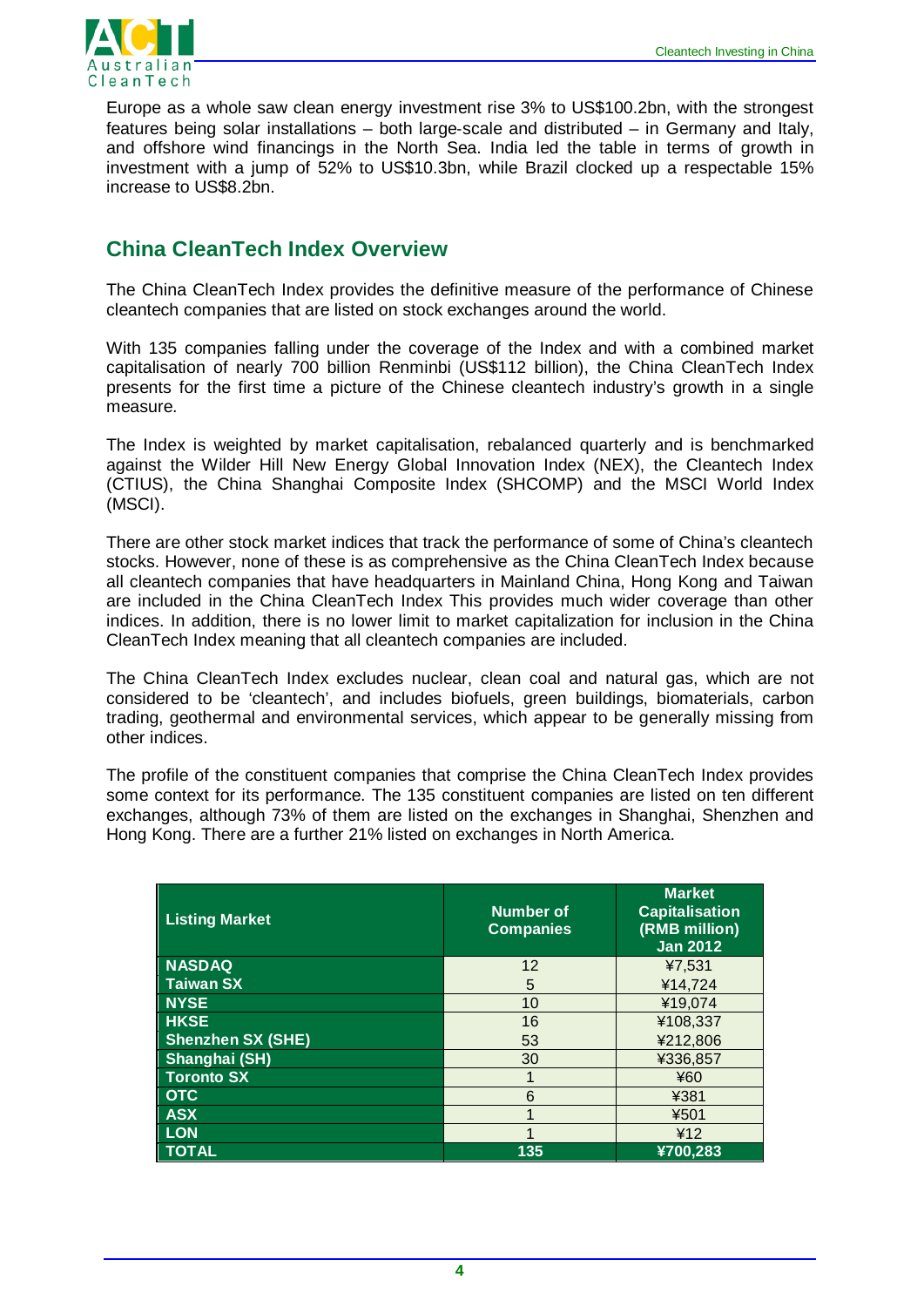



When considering the total market capitalisation on each exchange, the figures show an increased focus on the Chinese exchanges. With only 22% of the companies, the Shanghai Exchange holds 48% of the Index's total market capitalisation. Combined with Shenzhen and Hong Kong, these three exchanges hold 94% of the total market capitalisation.



When considering the various sub-sectors present in the China CleanTech Index, the company numbers are lead by Solar (23%) followed by Water and Energy Efficiency (each 14%) and Wind (12%).

| <b>Sector</b>                               | <b>Number of Companies</b> | <b>Market</b><br><b>Capitalisation</b><br>(RMB million)<br><b>Jan 2012</b> |
|---------------------------------------------|----------------------------|----------------------------------------------------------------------------|
| <b>SOLAR</b>                                | 31                         | ¥122.449                                                                   |
| <b>WIND</b>                                 | 16                         | ¥129.676                                                                   |
| <b>BIOFUEL</b>                              | 3                          | ¥6.168                                                                     |
| <b>WATER</b>                                | 19                         | ¥114.061                                                                   |
| <b>WASTE</b>                                | 5                          | ¥12,464                                                                    |
| <b>ENERGY EFFICIENCY &amp; BIOMATERIALS</b> | 19                         | ¥63.066                                                                    |
| <b>GREEN BUILDINGS</b>                      | 4                          | ¥ $9.811$                                                                  |
| <b>STORAGE &amp; FUEL CELLS</b>             | 15                         | ¥ 30.479                                                                   |
| <b>WAVE, TIDAL, HYDRO</b>                   | 11                         | ¥172.301                                                                   |
| <b>BIOGAS</b>                               |                            | ¥6.698                                                                     |
| <b>ENVIRONMENTAL SERVICES</b>               | 11                         | ¥33,109                                                                    |
| <b>TOTAL</b>                                | 135                        | ¥700.283                                                                   |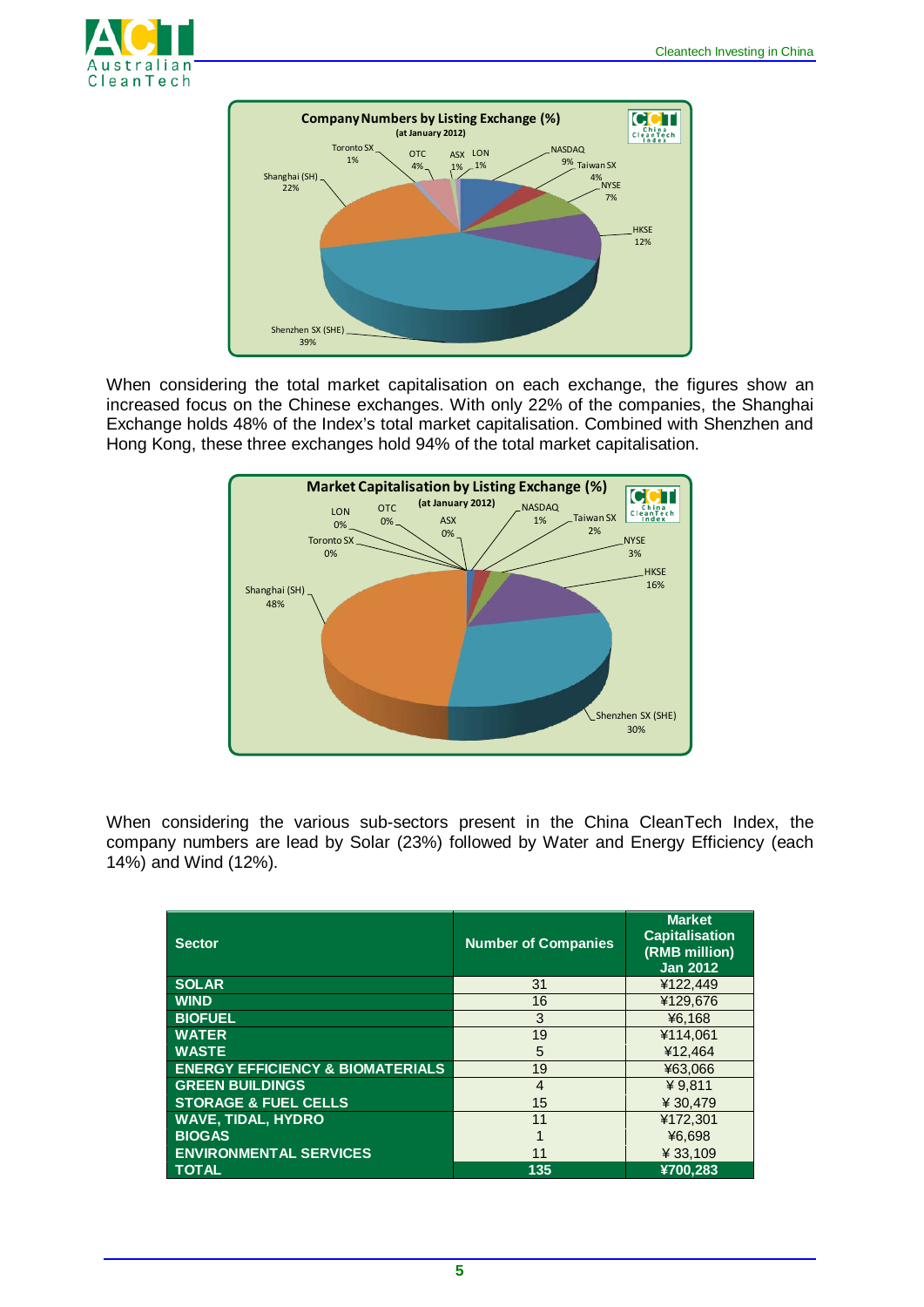



The market capitalisation of the sub-sectors shows that Wave, Tidal and Hydro (25%) is the largest sub-sector primarily due to the presence of the recently listed SinoHydro. The next biggest subsectors are Wind (19%), Solar (17%) and Water (16%). Poor performances in these larger sub-sectors will therefore impact the overall Index performance to a greater extent than the smaller sub-sectors.

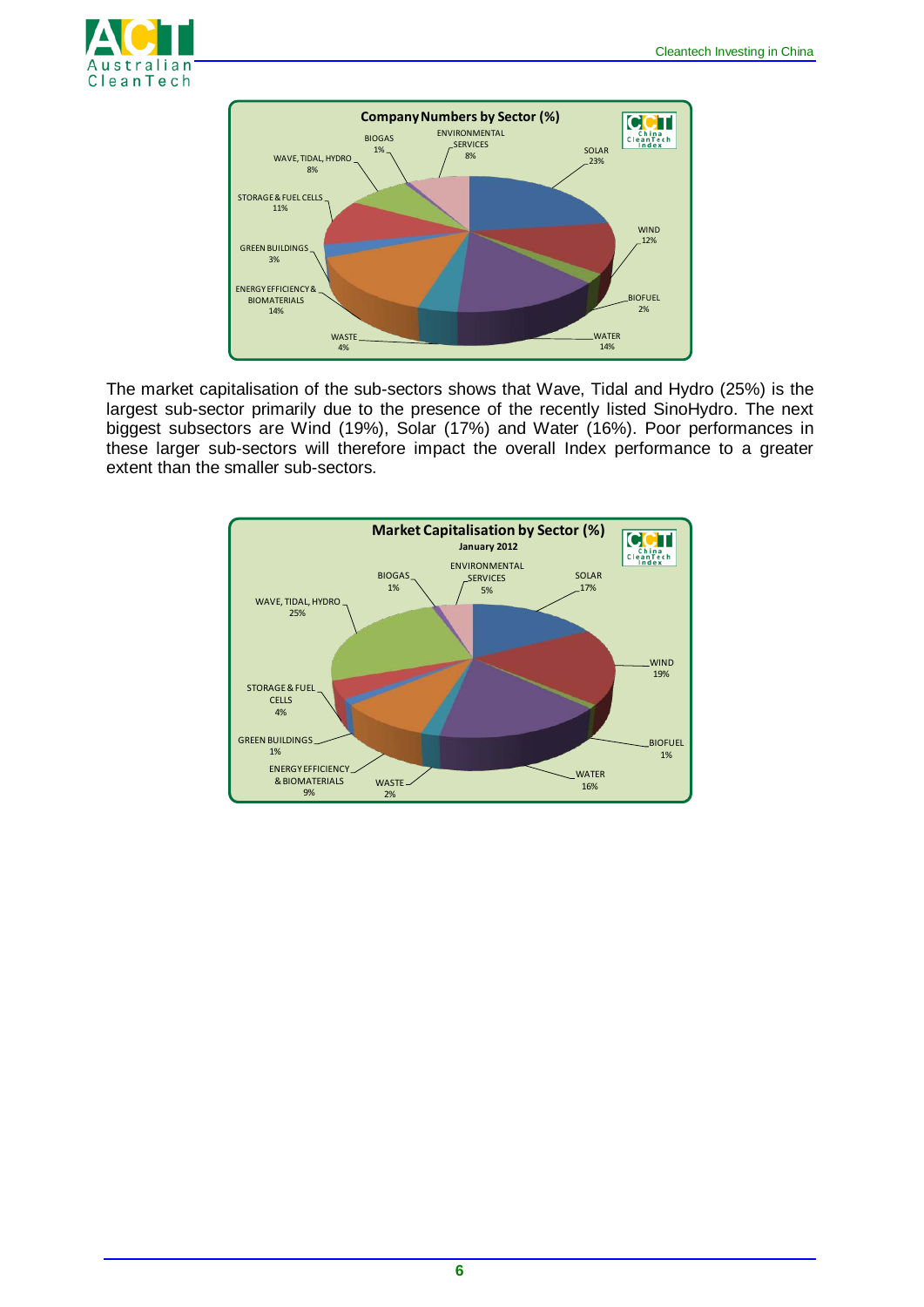

# **China CleanTech Index Performance**

For the 2011 calendar year, the China CleanTech Index significantly underperformed all of its benchmarks driven by the collapse of the solar and wind stocks. For the full year, the China CleanTech Index recorded a loss of 48.0%, compared to the NEX loss of 40.2%, the CTIUS loss of 18.3%, the Shanghai Composite loss of 21.7% and the MSCI loss of 7.6%.

The primary drivers for this underperformance were the collapse of both the solar and wind energy stocks due to global demand reductions due to reducing tariffs and increasing difficulty in securing project finance coupled with and increasing supply capacity through factory expansions.

| <b>Percentage Change</b>                                              | 2009  | 2010     | 2011     |
|-----------------------------------------------------------------------|-------|----------|----------|
| <b>China CleanTech Index (CCTI)</b>                                   | 77.5% | $-9.6%$  | $-48.0%$ |
| <b>China CleanTech 20 (CCT20)</b>                                     | 59.6% | $-15.6%$ | $-47.4%$ |
| <b>Wilder Hill New Energy Global</b><br><b>Innovation Index (NEX)</b> | 39.7% | $-14.6%$ | $-40.2%$ |
| <b>Cleantech Index (CTIUS)</b>                                        | 38.1% | 7.3%     | $-18.3%$ |
| <b>China Shanghai Composite Index</b><br>(SHCOMP)                     | 80.0% | $-14.3%$ | $-21.7%$ |
| <b>MSCI World</b><br>(MSCI)                                           | 27.0% | 9.6%     | $-7.6%$  |

The market capitalisation of the 135 stocks in the China CleanTech Index is RMB 697 billion (US\$111 billion), after its rebalance, falling from its peak of RMB 911 billion in February 2011.

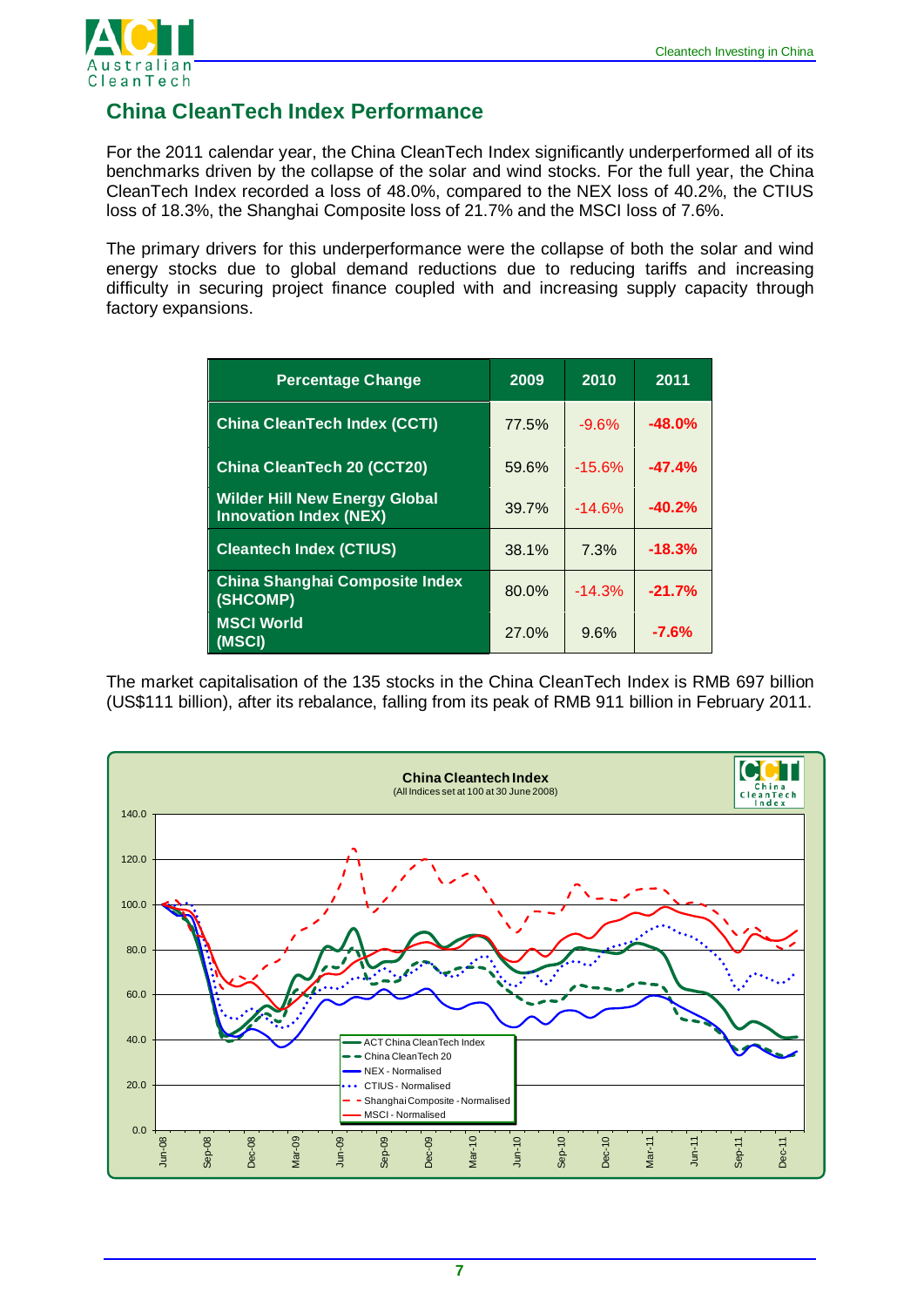

The best and worst performers in terms of share price performance over 2011 are shown in the table below.

| <b>Full Year 2011</b>            |                                         |  |  |
|----------------------------------|-----------------------------------------|--|--|
| <b>Best Performers</b>           | <b>Worst Performers</b>                 |  |  |
| <b>Share Price Gain &gt; 20%</b> | Share Price Loss > 80%                  |  |  |
| Shanghai 3F New Materials Co Ltd | SmartHeat Inc                           |  |  |
| Chaowei Power Holdings Limited   | Xiamen Changelight Co., Ltd.            |  |  |
|                                  | Dago New Energy Corp.                   |  |  |
|                                  | Hanwha Solarone Co Ltd                  |  |  |
|                                  | JA Solar Holdings                       |  |  |
|                                  | ReneSola Ltd. (ADR)                     |  |  |
|                                  | <b>Advanced Battery Technologies</b>    |  |  |
|                                  | China Sun Group High Tech Co.           |  |  |
|                                  | Beijing Water Business Doctor Co., Ltd. |  |  |
|                                  | China Hydroelectric Corporation         |  |  |
|                                  | A-Power Energy Generation Systems Ltd   |  |  |
|                                  | China Ming Yang Wind Power Group Ltd    |  |  |
|                                  | Cleantech Solutions International Inc.  |  |  |

Two companies that were added to the index at the end of December following ongoing research by Sino Cleantech into the activities of Chinese listed companies were:

- **Beijing Jingyuntong Technology Co Ltd (SHA:601908)** Beijing Jingyuntong Technology is principally engaged in the manufacture of photovoltaic equipment, mono-crystalline silicon growth and silicon chip businesses. The Company raised ¥2.5 billion (US\$394 million) in its IPO and listed on the Shanghai Stock Exchange on 7 September 2011.
- **Sinohydro Group Ltd (SHA:601669)** the Sinohydro Group is principally engaged in project contracting, electricity investment and operation, equipment manufacturing and leasing, as well as real estate development. The Company constructs water conservancy and hydropower projects, amongst other construction activity and is active in Asia, Africa and South America. The Company raised ¥13.5 billion (US\$2.1 billion) in its IPO and listed on the Shanghai Stock Exchange on 18 October 2011.

To provide an analysis of the China CleanTech Index, eight sub-indices have been developed. The performance of each of these sub-indices over the last three financial years is shown in the table and charts below.

Over 2011, whilst all sectors showed poor performance, the best performing sectors were China Waste Index and the China Hydro Index and the worst performing sectors were the China Efficiency Index, the China Solar Index and the China Wind Index, each of which lost more than half of their value.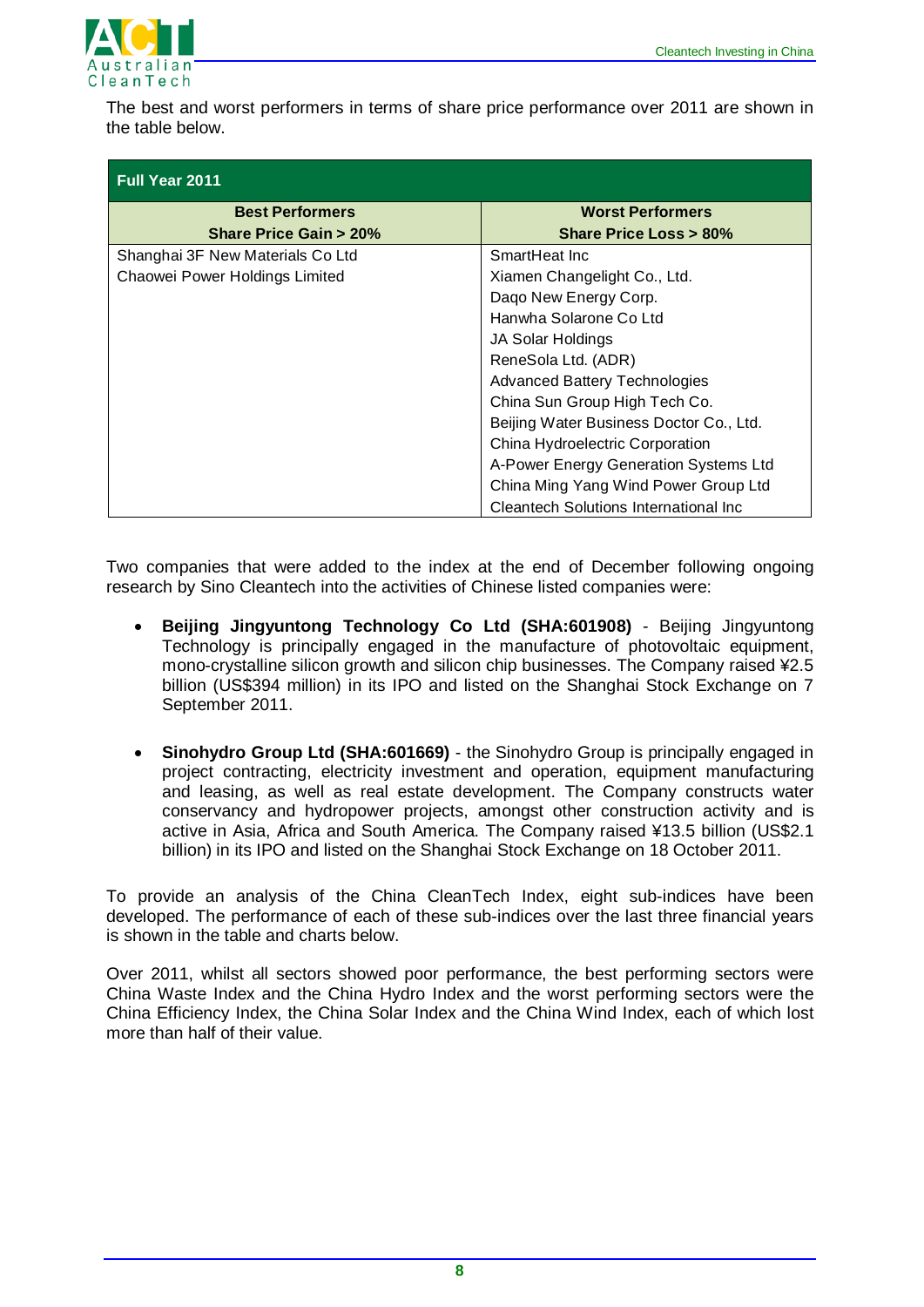

|                         | 2009   | 2010     | 4Q11     | 2011     |
|-------------------------|--------|----------|----------|----------|
| China Efficiency Index  | 102.4% | 31.8%    | $-7.3\%$ | $-60.4%$ |
| China Environment Index | 157.4% | 13.5%    | $-5.6%$  | $-31.1%$ |
| China Solar Index       | 92.4%  | $-13.0%$ | $-10.7%$ | $-57.5%$ |
| China Storage Index     | 141.0% | $-15.1%$ | $-21.6%$ | $-36.6%$ |
| China Waste Index       | 65.7%  | 99.1%    | $-0.6%$  | $-25.9%$ |
| China Water Index       | 113.5% | 9.6%     | $-4.5%$  | $-49.7%$ |
| China Hydro Index       | 78.9%  | $-35.6%$ | $-1.5%$  | $-23.0%$ |
| China Wind Index        | 45.8%  | $-21.0%$ | $-15.6%$ | $-57.7%$ |

#### **China CleanTech Sub-Indices**

# **Cleantech Investing in and from China**

Venture Capital investment in China in 2011 was reported as having been more than double that recorded in 2010. ChinaVenture Source reported that by November 2011, clean energy investment had reached US\$1.4 billion invested in 51 companies and averaging US\$27.4 million per company.

CV Source also indicates that the clean energy investment in China had shifted from wind and solar energy to the investigation, monitoring and management of pollution.

In 2010, the subsectors that attracted the most VC investment in China were wind, energy storage and energy-efficiency. In 2011, this changed to be focused on the investigation, monitoring and management of pollution which attracted US\$500 million, solar energy (US\$400 million) and energy storage (\$230 million).

Not only is there significant investment into the Chinese cleantech market, but Chinese investors are now starting to invest into cleantech globally. In 2011, US companies Boston-Power, Sunpreme and Prudent Energy all raised funds from Chinese venture capital firms.

- Lithium-ion battery maker **Boston-Power** raised US\$125 million led by Beijing-based GSR Ventures and will build its battery manufacturing plant in China.
- In mid-October, thin-film solar manufacturer **Sunpreme** raised US\$50 million from the International Finance Corporation, Capricorn Investment Group and Beijing-based China Environment Fund, managed by Tsing Capital. Sunpreme will build its first manufacturing facility in China.
- Also in October, US- and China-based flow battery manufacturer **Prudent Energy** raised US\$29.5 million, which included new capital from existing Chinese venture investor DT Capital Partners.

Another recent example of Chinese investors seeking international cleantech investments was the announcement in December of the establishment of the A\$200 million Southern Cross Renewable Energy Fund in Australia. The funding has been provided by the Australian Government and Shanghai-based Softbank China Venture Capital (SBCVC). Southern Cross Venture Partners (SXVP) will be the manager of the fund which will invest in early stage Australian renewable energy companies.

At Sino Cleantech, we are working with a number of Chinese investment groups seeking international investments. We are seeing a far greater willingness to invest in the industries of the future from our Chinese investment partners than from investors elsewhere. We are